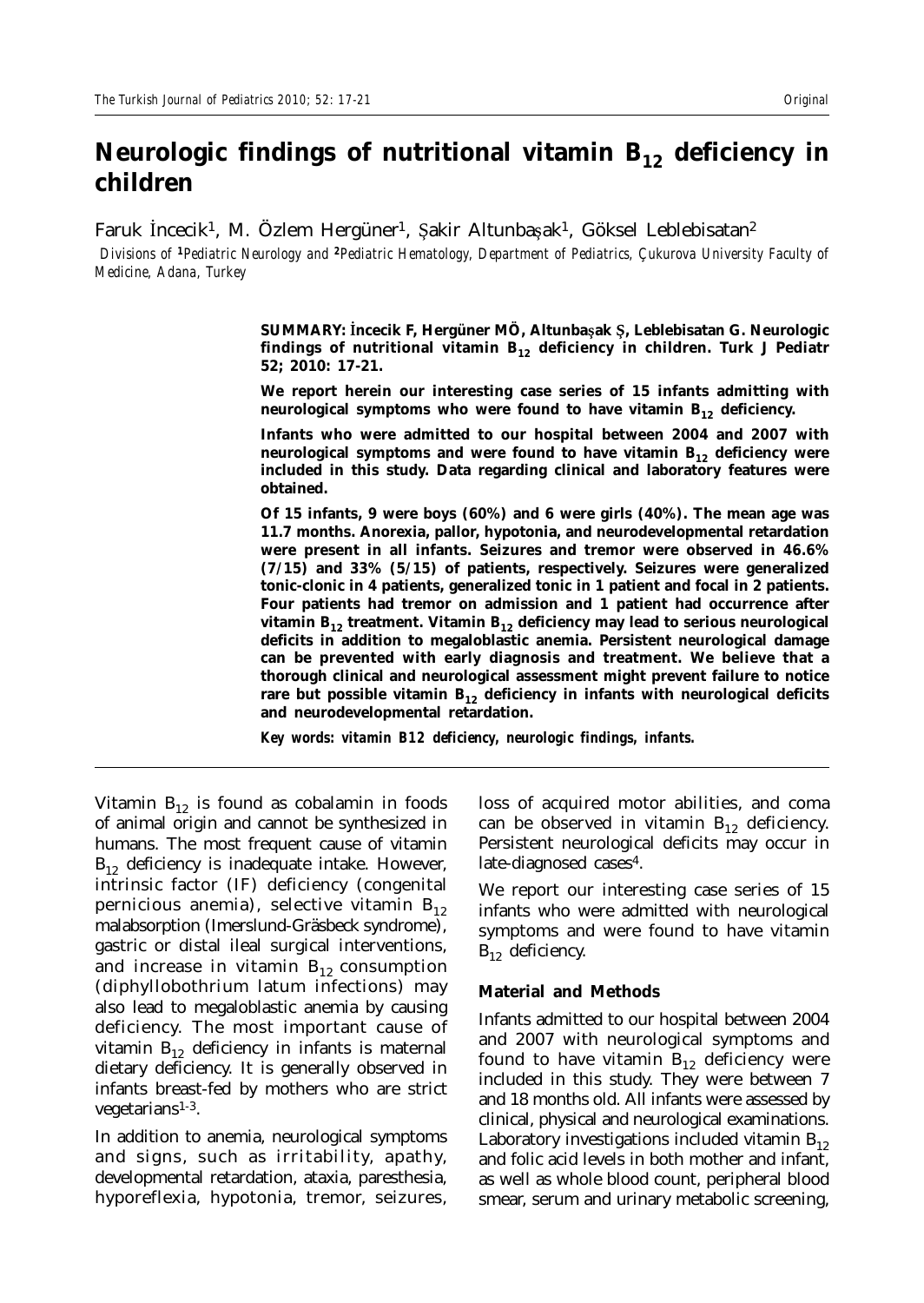serum iron, and iron binding capacity in the infant. Diagnosis of megaloblastic anemia due to vitamin  $B_{12}$  deficiency was achieved through a combination of clinical and laboratory findings including clinical presentation, increased mean corpuscular volume (MCV) value (macrocytosis), hypersegmentation of neutrophils, and low vitamin  $B_{12}$  levels.

Cerebral magnetic resonance imaging (MRI) was performed on all infants. Infants having seizures were also evaluated by interictal electroencephalography (EEG).

# **Results**

Of the 15 infants, 9 were boys (60%) and 6 were girls (40%). Their mean age was 11.78  $\pm$  2.65 months (range: 7-18). While 9 infants were only breast-fed, 6 were both breastfed and given cow's milk, but without any other supplemental food. All infants' families had low socioeconomic and cultural status. Maternal intake of animal products was also inadequate in the case of all infants. Body weight and length/height measurements of 10 infants (76.9%) were below the  $3<sup>rd</sup>$  percentile for their age. Anorexia, pallor, hypotonia and neurodevelopmental retardation were present in all infants. Seven (46.6%) infants had seizures. Four of these had generalized tonic-clonic (GTC) seizures, 1 had generalized tonic and 2 had focal seizures. Tremor was present in 5 (33.3%) infants. Four of them had tremors prior to treatment and 1 had occurrence after treatment (Table I). Their mean serum vitamin  $B_{12}$  level was 69.50  $\pm$ 25.60 (30-129) pg/ml, and vitamin  $B_{12}$  level was <100 pg/ml in 10 (66.6%) infants. Mean maternal level of vitamin B<sub>12</sub> was 150.4  $\pm$ 24.24 (102-178) pg/ml (normal reference: 180-914 pg/ml). All infants were evaluated for anemia, leukopenia and thrombocytopenia. Hemoglobin levels below 11 g/dl were regarded as anemia, leukocyte count below 6000/ mm3 as leukopenia, and thrombocyte count below  $150,000/\text{mm}^3$  as thrombocytopenia. Anemia was present in all infants. Seven infants (46.6%) had thrombocytopenia, 5 (33.3%) had leukopenia and 4 (26.6%) had pancytopenia. Mean MCV was  $95.46 \pm 7.22$ (90-110) fL. Hypersegmentation, macrocytosis and anisocytosis were observed in 5 infants (33.3%) (Table II). Proteinuria was not detected

**Table I.** Examination and Clinical Findings in the Infants

|                                | n  | $\%$ |
|--------------------------------|----|------|
| Anorexia                       | 15 | 100  |
| Pallor                         | 15 | 100  |
| Nausea                         | 6  | 40   |
| Glossitis                      | 6  | 40   |
| Diarrhea                       | 5  | 33.3 |
| Hyperpigmentation              | 5  | 33.3 |
| Tremor                         | 5  | 33.3 |
| Seizure                        | 7  | 46.6 |
| Hypotonia                      | 15 | 100  |
| Neurodevelopmental retardation | 15 | 100  |

| Table II. Laboratory Results of the Infants |  |  |  |  |
|---------------------------------------------|--|--|--|--|
|---------------------------------------------|--|--|--|--|

|                                          | Mean $\pm$ SD     | Range        |
|------------------------------------------|-------------------|--------------|
| $Hb$ (g/dl)                              | $7.71 \pm 1.36$   | $6 - 10$     |
| WBC (x10 <sup>3</sup> /mm <sup>3</sup> ) | $6.54 \pm 3.79$   | $2.5 - 13.0$ |
| Plt $(x10^3/mm^3)$                       | $155.4 \pm 80.34$ | 50-252       |
| MCV (fL)                                 | $95.46 \pm 7.22$  | $90 - 110$   |
| $B_{12}$ (pg/mL)                         | $69.50 \pm 25.60$ | 30-129       |
| $FA$ (ng/mL)                             | $11.33 \pm 2.47$  | $7 - 15$     |
|                                          |                   |              |

Hb: Hemoglobin. WBC: White blood cell. Plt: Platelet count. MCV: Mean corpuscular volume. FA: Folic acid.

in any of the infants. While cortical atrophy was evident in 8 infants on cerebral MRI, the others had normal findings. Interictal EEG evaluation was performed on 7 infants with seizures; generalized epileptic activity was observed in 2 of them and focal epileptic activity in 1. Vitamin B12 treatment was started immediately in all the patients with a diagnosis of megaloblastic anemia. Blood values had improved by the second week of treatment.

## **Discussion**

Nutritional vitamin  $B_{12}$  deficiency is the most frequent cause of megaloblastic anemia in low socioeconomic level groups. The most frequent origin of vitamin  $B_{12}$  deficiency in the infancy period is also nutritional deficiency, seen in breast-fed infants of vitamin  $B_{12}$ -deficient mothers.

During pregnancy, vitamin  $B_{12}$  is actively transferred to the fetus across the placenta and reaches twice the level of maternal serum5. Neonatal vitamin  $B_{12}$  store level is around 25-50 µg at birth. These stores are generally enough for about 6-12 months in a normal infant. Therefore, deficiency in the first 6-12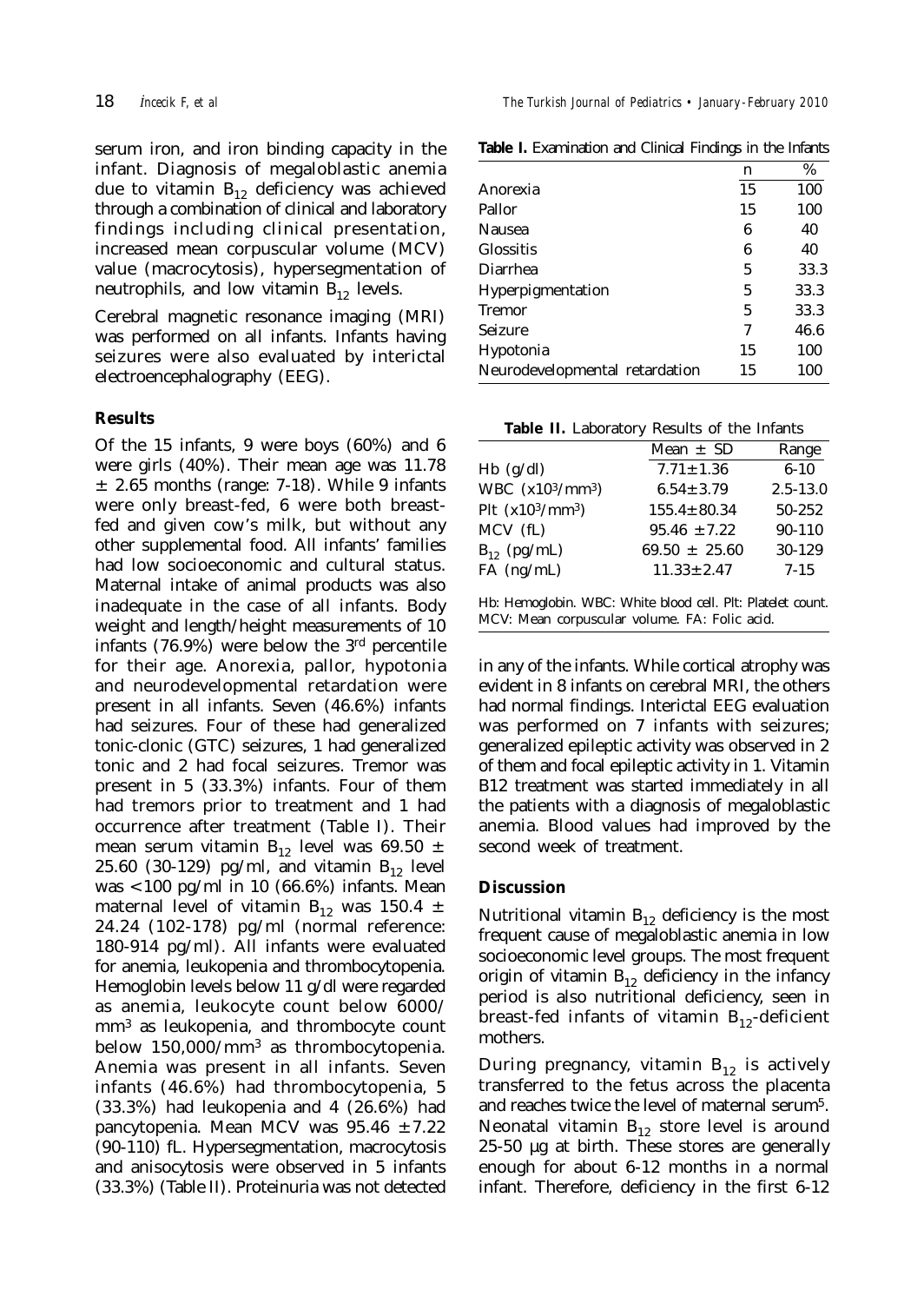months only occurs in infants with maternal vitamin  $B_{12}$  deficiency<sup>1</sup>.

Allen et al. $3$  reported a megaloblastic anemia prevalence of 8% in a study involving 200 children between 18 and 36 months. Malnutrition was found to be a contributing risk factor. We also detected malnutrition in both the infants and their mothers.

In a Guatemala study, 46.7% of the mothers had low levels of plasma vitamin  $B_{12}$ , 32.3% had holotranscobalamin II deficiency, and 31% had low vitamin  $B_{12}$  breast-milk<sup>6</sup>. Vitamin  $B_{12}$ of breast-milk and serum as well as folic acid levels of 50 mothers between the ages of 18 and 38 years with low socioeconomic status were evaluated in India. Breast-milk and serum vitamin  $B_{12}$  levels were reported to be higher in non-vegetarians compared to lacto-vegetarians7. In another similar study conducted in the United States, low levels of vitamin  $B_{12}$  were demonstrated in the breast-milk of vegetarian mothers<sup>8</sup>. In this study, it was observed that, due to the low socioeconomic status, there was a lack of animal products and adequate vitamin supplementation in the mothers' diet during pregnancy and lactation. Observation of infants' vitamin  $B_{12}$  deficiency in the first 6-12-month period is also supportive of maternal deficiency. Koc et al.9 reported that the frequencies of vitamin  $B_{12}$  deficiency were 72% and 41% in mother and babies, respectively, in the Sanlıurfa province of Turkey. In another study in Turkey, Katar et al.10 studied 3368 children, of whom 33 had megaloblastic anemia. Thirty-two patients had vitamin  $B_{12}$  deficiency and one patient had folate deficiency.

Central nervous system symptoms such as nausea, lethargy and nutritional disorders that are related to vitamin  $B_{12}$  deficiency are often initiated between the ages of 2 to 12 months. Other significant symptoms and signs include irritability, apathy, hypotonia, microcephaly, seizures, optic atrophy, tremor, abnormal motions, and developmental retardation4. We similarly verified neurodevelopmental retardation and hypotonia in all infants in this study, in addition to seizures in 7 (46.6%) and tremors in 5 (33.3%).

The exact mechanism underlying neurological deficits in vitamin  $B_{12}$  deficiency is not clearly understood. However, vitamin  $B_{12}$  is known to play a role as a cofactor in the remethylation of homocysteine and methyl malonyl CoA degradation. Vitamin  $B_{12}$  deficiency is thought to cause disturbance of methionine synthesis and accumulation of guanidoacetate, leading to neurotoxicity. Increased levels of homocysteine and methylmalonic acid are also a result of vitamin  $B_{12}$  deficiency. These may lead to demyelination, axonal degeneration and neuronal death<sup>4</sup>.

Occurrence of seizures is rare in vitamin  $B_{12}$ deficiency. Glutamate and other excitatory amino acids (i.e. sulfur-containing amino acids) are known to be effective in the origin and expansion of seizures<sup>11</sup>. It has been proven in deficiency-related rat studies that homocysteine, a sulfur-containing amino acid and its metabolic product, homocysteic acid, induce convulsions<sup>12</sup>. Several studies currently exist describing an association between vitamin  $B_{12}$  deficiency and EEG abnormalities and epilepsy2,11. Korenke et al.2 reported GTC-type seizures in a four-month-old infant. Biancheri et al.11 reported epilepsy in 9 patients with vitamin  $B_{12}$  deficiency. Of these 9 patients, 3 had simple partial, 4 had complex partial, and 2 had GTC-type seizures. Furthermore, on the EEG evaluations of 9 patients with epilepsy, Biancheri et al*.*11 detected focal epileptic activity in 7 and multifocal epileptic activity in 2 patients. In our study, epilepsy was also present in 7 infants. Seizure types were GTC in 4, generalized tonic in 1 and partial in 2 infants. EEG evaluations of the 7 infants revealed generalized epileptic activity in 2 and focal epileptic activity in 1.

The type (tremor, chorea, myoclonus, etc.), severity and duration of involuntary movements related to vitamin  $B_{12}$  deficiency varies considerably. Whilst they may be the presenting symptom in vitamin  $B_{12}$  deficiency, they may also occur after the initiation of treatment. These movements, resulting from the combination of tremors and myoclonus, can be misinterpreted as convulsions13. Development of hyperglycinuria has been reported in some vitamin  $B_{12}$  deficiency cases. It has been stated that glycine not only has an inhibitory effect on the spinal cord and brainstem, but also an excitatory effect on the cerebral cortex via N-methyl-D-aspartate and glutamate receptors. Hyperglycinemia has been suggested to be responsible for abnormal movements such as tremors<sup>14</sup>. Chandra et al.15 reported coarse tremor in 12%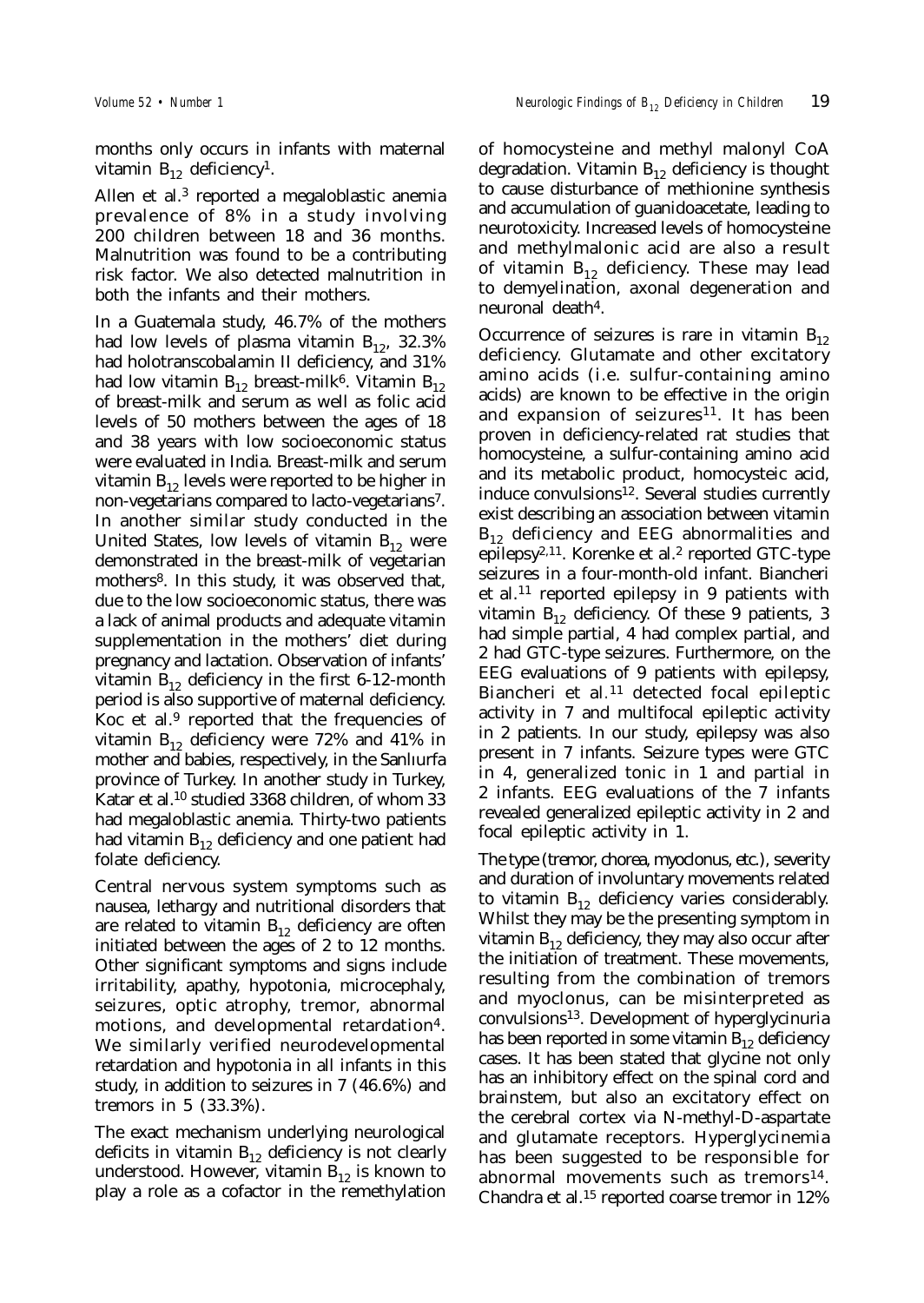them had tremors prior to treatment, only 1 case had such occurrence after treatment. The mechanism underlying involuntary movements during treatment is unknown. However, it has been proposed that a transient imbalance of metabolic pathways due to folate and cobalamin pathway activation by a sudden cobalamin uptake following a longstanding deficiency period might be responsible13.

The most frequent neuroradiological findings that have been reported in vitamin  $B_{12}$ deficiency include cortical atrophy, thinning of the corpus callosum and retardation in myelination<sup>11,16</sup>. Biancheri et al.<sup>11</sup> reported that, in 10 infants with vitamin  $B_{12}$  deficiency, cortical atrophy was present in 8 infants and hydrocephaly in 2. There have been studies describing improvement of these conditions after treatment $17,18$ . We noted cortical atrophy in 8 of the infants by neuroimaging. The other infants had normal MRI findings.

While hematological findings show a rapid improvement after treatment, neurological deficits can be irreversible. Persistent neurological sequelae that are associated with the degree and duration of deficiency have been reported<sup>19</sup>. Therefore, early diagnosis and treatment of vitamin  $B_{12}$  deficiency is crucial for long-term prognosis. The risk for irreversible neurological deficits is high when the diagnosis is made later than 12 months. Pearson and Turner19 found mental retardation in a 32 month-old patient at assessment after three years of treatment. Graham et al.4 observed improvement in cognitive functions in 2 of 4 infants. Von Schenck et al.17 described a normal mental status in their case that was diagnosed before 10 months of age. In our study, infants are still being clinically followed for long-term prognosis.

In conclusion, hypotonia and neurodevelopmental retardation were present in all our patients. The other findings were seizure and tremor. Severe neurological findings may develop in addition to megaloblastic anemia due to vitamin  $B_{12}$  deficiency, especially in breast-fed infants whose mothers consume insufficient animal products. Early diagnosis and treatment of these infants may be crucial for the prevention of persistent neurological damage. Thorough hematological evaluation of infants with neurodevelopmental retardation along with neurological findings may prevent overlooking a possible vitamin  $B_{12}$  deficiency. Moreover, in order to avert irreversible neurological damage in the infants of mothers on a vegetarian diet, with pernicious anemia, or even with low socioeconomic status, vitamin  $B_{12}$  supplementation should be performed during pregnancy.

#### **REFERENCES**

- 1. McPhee AJ, Davidson GP, Leahay M, Beare T. Vitamin B12 deficiency in a breast fed infant. Arch Dis Child 1988; 63: 921-923.
- 2. Korenke GC, Hunneman DH, Eber S, Hanefeld F. Severe encephalopathy with epilepsy in an infant caused by subclinical maternal pernicious anaemia: case report and review of the literature. Eur J Pediatr 2004; 163: 196-201.
- 3. Allen LH. Impact of vitamin  $B_{12}$  deficiency during lactation on maternal and infant health. Adv Exp Med Biol 2002; 503: 57–67.
- 4. Graham SM, Arvela OM, Wise GA. Long-term neurological consequences of nutritional VB12 deficiency in infants. J Pediatr 1992; 121: 710–714.
- 5. Giugliani ER, Jorge SM, Goncalves AL. Serum vitamin  $B_{12}$  levels in parturients, in the intervillous space of the placenta and in full-term newborns and their interrelationships with folate levels. Am J Clin Nutr 1985; 41: 330–335.
- 6. Casterline JE, Allen LH, Ruel MT. Vitamin  $B_{12}$  deficiency is very prevalent in lactating Guatemalan women and their infants at three months postpartum. J Nutr 1997; 27: 1966-1972.
- 7. Bijur AM, Desai AG. Composition of breast milk with reference to vitamin  $B_{12}$  and folic acid in Indian mothers. Indian J Pediatr 1985; 52: 147-150.
- 8. Specker B, Black A, Allen L, Morrow F. Vitamin  $B_{12}$ : low milk concentrations are related to low serum concentrations in vegetarian women and to methylmalonicaciduria in their infants. Am J Clin Nutr 1990; 52: 1073-1076.
- 9. Koc A, Kocyigit A, Soran M, et al. High frequency of maternal vitamin  $B_{12}$  deficiency as an important cause of infantile vitamin  $B_{12}$  deficiency in Sanliurfa province of Turkey. Eur J Nutr 2006; 45: 291-297.
- 10. Katar S, Özbek MN, Yaramış A, Ecer S. Nutritional megaloblastic anemia in young Turkish children is associated with vitamin  $B_{12}$  deficiency and psychomotor retardation. J Pediatr Hematol Oncol 2006; 28: 559- 562.
- 11. Biancheri R, Cerone R, Rossi A, et al. Early-onset cobalamin C/D deficiency: epilepsy and electroencephalographic features. Epilepsia 2002; 43: 616-622.